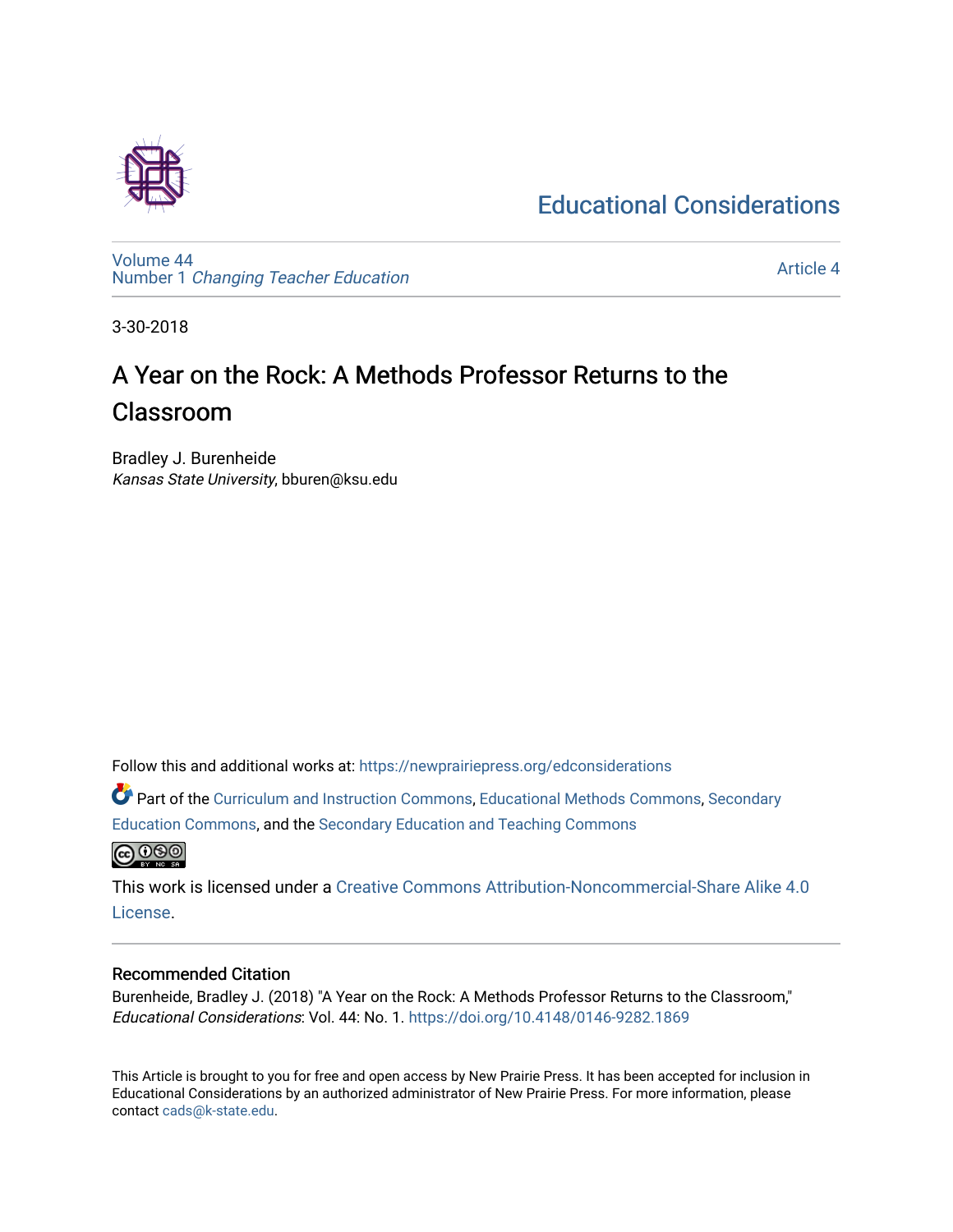## **A Year on the Rock: A Methods Professor Returns to the Classroom** *Bradley J. Burenheide*

After 10 years in the higher education setting, I was experiencing a crisis of professional doubt. As a professor of social studies methods at a Research I institution in the Midwest, I was confident I was staying apprised of current research and trends in the discipline, but there was a nagging doubt if my Personal and Practical Theories (PPT) of teaching were applicable after 10 years of being outside the high school classroom. To combat this concern, I found it was appropriate to reevaluate my PPT of teaching in a field placement setting. At my local high school, I negotiated an agreement where I would teach a Current Issues class as an elective, every other day on their block schedule. This article explores the following facets of this experience: (a) the theoretical framework employed in this experience, (b) an overview of the experience, and (c) a discussion of how this experience can help improve teacher preparation and instruction.

#### **Theoretical Framework**

There were two distinct theoretical pieces that helped conceptualize and frame this experience. The first is the work done on Personal and Practical Theories (PPT) of education (Chant, Heafner, & Bennett, 2004; Cornett, 1990; Cornett, Elliot, Chant, & Stern, 1994; Cornett, Yeotis, & Terwilliger, 1990). After hearing a presentation of this framework at a conference, I reevaluated my own PPTs by analyzing my syllabi, lessons, and instructional techniques for the methods courses I taught. By doing so, I identified and classified the repertoire I shared with pre-service teachers (Levin & He, 2008). While not the crux of this article, there are simple categories to the PPTs I identified through coding of data gathered during observations and field notes. These identified categories are as follows:

- 1. Sound fundamental strategies applicable to all situations
- 2. Sound classroom management strategies
- 3. Engaging content specific strategies
- 4. Developed relationships with students

Again, to discuss the specifics of these four categories is not the focus of this article, Appendix A has a brief synopsis of the key references for these pieces of my PPT. Upon examining this PPT, it is necessary to double check and make sure this is meaningful and useful for teaching candidates in the methods process, which leads to the second part of the theoretical framework (Bloom & He, 2013).

The second part of the theoretical framework is based upon the work of Christenbury (2006), who wrote a seminal work in English education preparation. Christenbury returned to the classroom to teach language arts in a secondary high school. There she was able to test her teaching strategies as well as document the process of what it was like over the changing period of time from the start of her teaching career to her matriculation to higher education. Ideas such as this led to the framework for which this project took place. As Christenbury saw this as a documentary of the development of an English teacher, I saw this as an opportunity to evaluate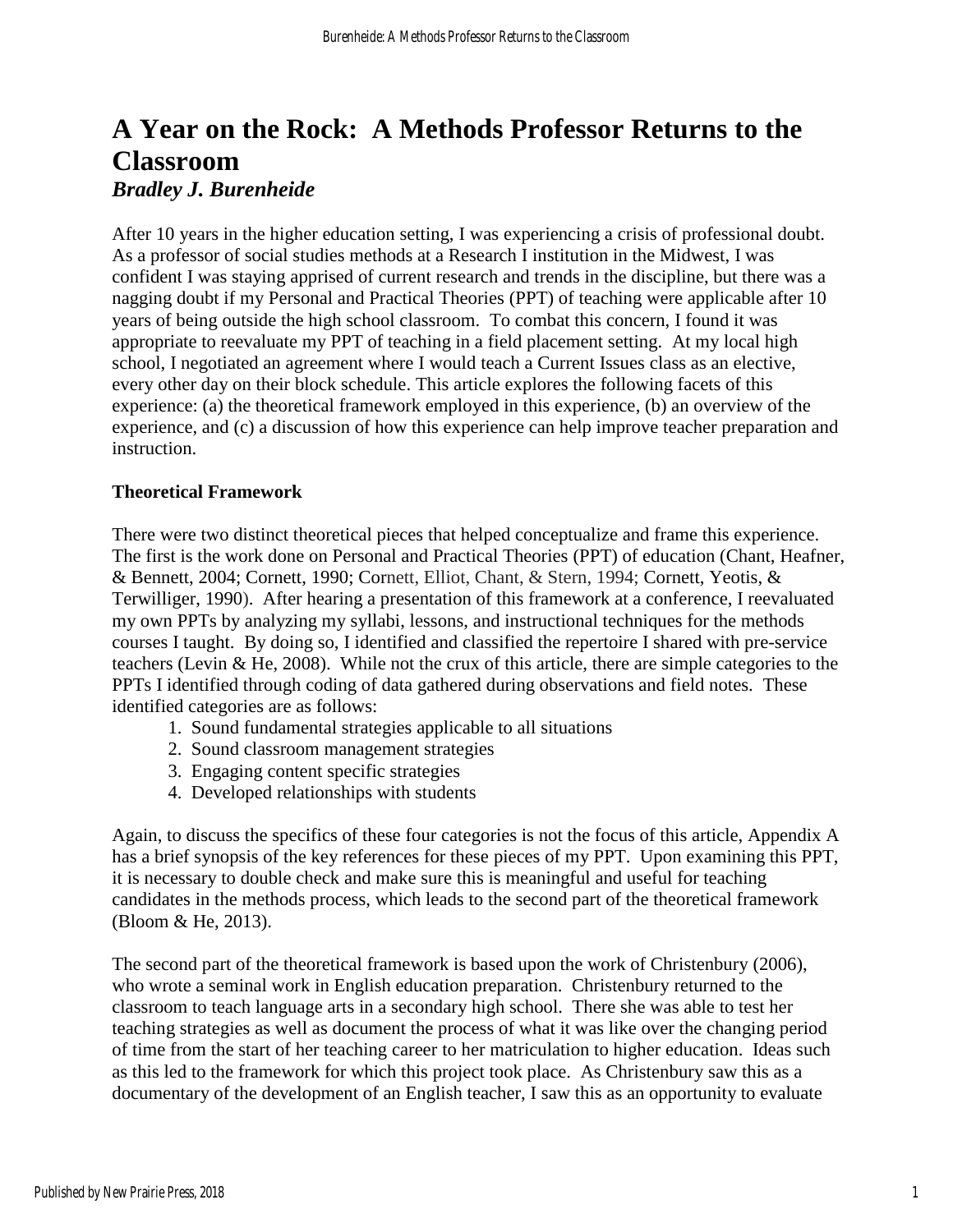my teaching by putting it to the test of teaching in a classroom. This inspiration led to enacting the process to make it happen.

Once permission to explore the possibility of inserting myself into a classroom was enthusiastically achieved at the university level, the subject was broached with a local school district with which I had a positive relationship. When the idea to insert me, the professor, into the classroom was brought up with the principal at the district's high school, the process was very simple. The offer of a pro bono teacher to teach an elective social studies class was quickly accepted by the principal. As I had kept my teacher certification as a 6-12 teacher, this sped the process for administrative approval quickly. It was at this time that some difficulty occurred. I submitted and received IRB approval after a lengthy discussion with the legal teams of both the school district and the university. The tenuous point was that the school district wanted to ensure that no liability would befall the school district as technically I would not be under district employment, though treated as such. The university wanted to ensure that I, while doing work meaningful to the university would be protected in a potentially litigious situation. As it required delicate negotiations and understandings from both parties, an addendum was added to the IRB protocol and memorandum of agreement between the two institutions. With all other protocols approved, I was allowed to teach in the school district.

The class I was allowed to teach was "Current Issues," the only social studies elective available in this school. The school is a relatively rural school with a 9-12 enrollment over 250 students and was within a half-hour of the university. Additionally, my children attended the school. The school, as well as the district, is award winning and highly regarded in the state and is growing in size rapidly in comparison to other schools in the region. Due to this growth in size and limited resources, the social studies department of the school was able to offer only the core required classes, but has the ability to offer concurrent credit classes in conjunction with a local community college. As word of the class being offered spread amongst students during enrollment, a sizable class was registered and numbered 22 students during the first semester, and 18 during the second semester. Given a classroom, a class, and administrative permission to manage the curriculum as desired in the name of pedagogical research, the stage was set for me to return to a high school classroom with my name on the door for the first time in more than 10 years.

The process utilized to gather data and analyze it was rooted in a qualitative observational case study. This model features the researcher being an active participant in the research and provides a first-person account of the data. To record the data, I kept a personal journal of experiences and ideas in a word document and at the conclusion of each day wrote of the experience. At the conclusion of each semester's course, I spent time coding the data, looking for themes to help coalesce the components of my PPT of education. After evaluating the coded data, the strategies employed in lesson plans, and receiving student evaluations at the end of the class, I was better prepared and able to identify what was truly in my PPT when juxtaposed to the original perceived PPT (Bogdan & Biklen, 2003; Creswell, 1998). Appendix A depicts what I developed as my current PPT, which is similar to the previous listing.

### **The Experience and Sample Lessons Learned**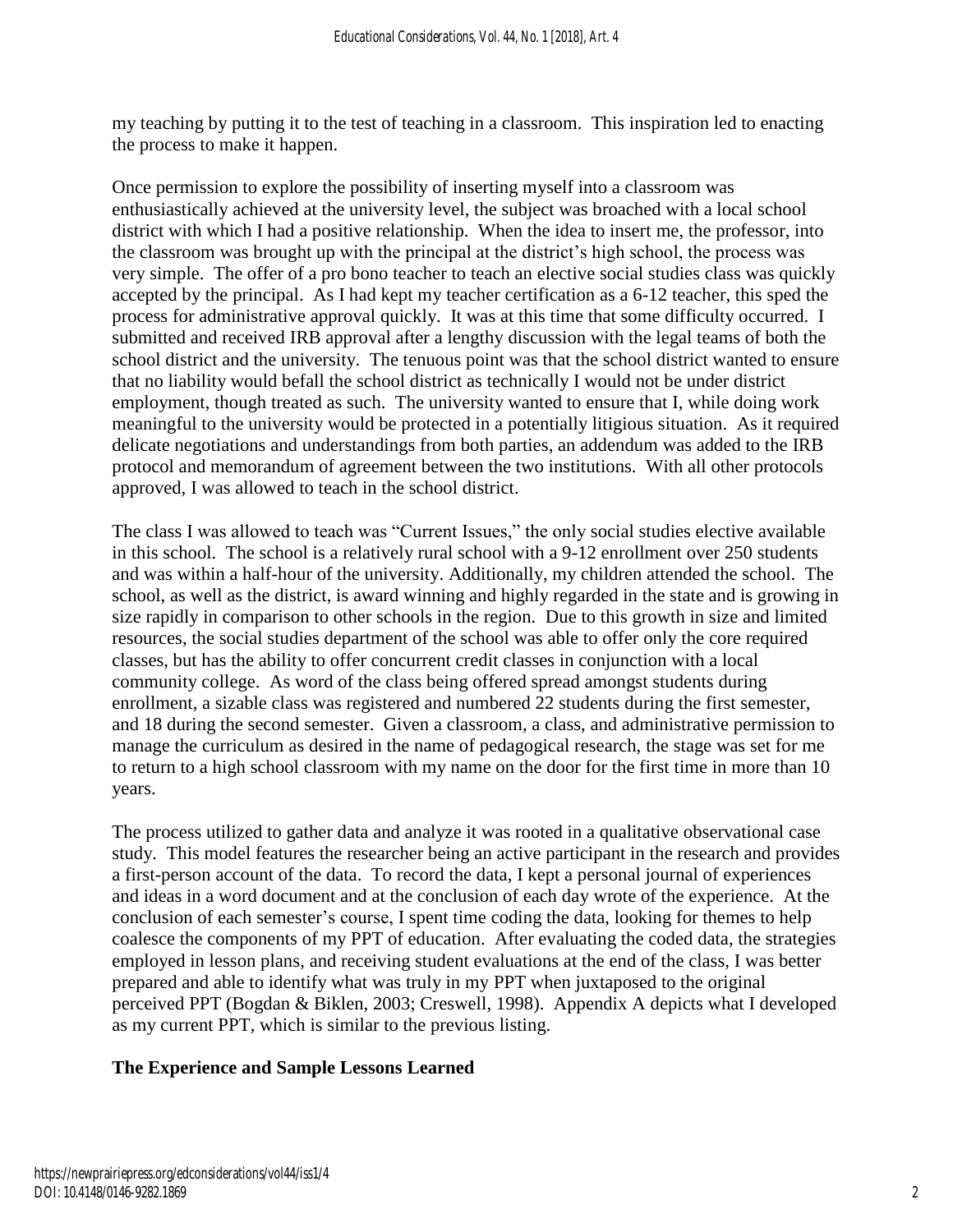The Current Issues class was a semester-long course for sophomores, juniors, and seniors at the research setting. Over the course of the semester, through the permissions of the parents of the research participants and the school administration, I was allowed to utilize creative strategies and pedagogical techniques to engage the students in instruction. With this research setting, I was allowed the opportunity to try unique strategies such as simulations and instructional games, but the key element to this freedom was the informing and constant communication with both the administration and the parents. If trying something new, by presenting the information to these relevant parties, there was legitimacy to the techniques, as well as having the parents invested in the class. By using unit guides and communication with parents and students, greater interaction was shown amidst students and parents, leading to discussions between them.

One of my first actions was to employ a curricular technique reinforcing the ideas of student engagement. Based on a presentation by Deinhammer (2015) at the Spring iPad Summit in San Diego, I allowed students to select the topics for each individual unit during the semester. The students were able to share information about the preferences, their interests, and their prior knowledge. In their evaluation of the course, the students shared they valued the topics that were discussed and, likewise, appreciated the opportunity to guide the curricular choices allowed by the teacher. Specifically this was a rather rare opportunity for the students to engage in and one that allowed them to become more engaged in the content. Letting students become involved in the selection of curriculum led to greater student engagement and participation as noted in the class evaluations.

To allow time for me to prepare these lessons based upon student input, the first unit of instruction that took place was a review of learning styles (Dunn & Dunn, 1993), multiple intelligences (Gardner, 1993; Kagan & Kagan, 1998), and how they can share their learning. The results of this "mini-unit" prompted students to understand for the first time their modalities for learning and encouraged them when creating products to demonstrate learning proceeded to find ways they had never utilized before. As noted in the evaluation piece, students stated that this freedom was greatly appreciated and was illustrated in their projects. Consistently in the class, students created a great variety of projects with a high level of creativity.

One of the next research pieces was evaluating the use of a discussion strategy. The strategy involved the use of poker chips to monitor contributions to the discussion as well as encourage students to mindfully contribute to the discussion. The students understood that this was a research activity and complied with the activity, but knowing that this was something I wanted to evaluate encouraged them to offer suggestions as to the efficacy of the strategy or how it was implemented. This denoted a few specific things to consider from the study:

- 1. If the students know that it is research, and have forged efficacy in the class, they will input freely to the research.
- 2. If the teacher/researcher is doing the things that a good teacher does, such as forging relationships with students, it may affect the research, often times denoting the student-teacher relationship rather than the effectiveness of the tested strategy.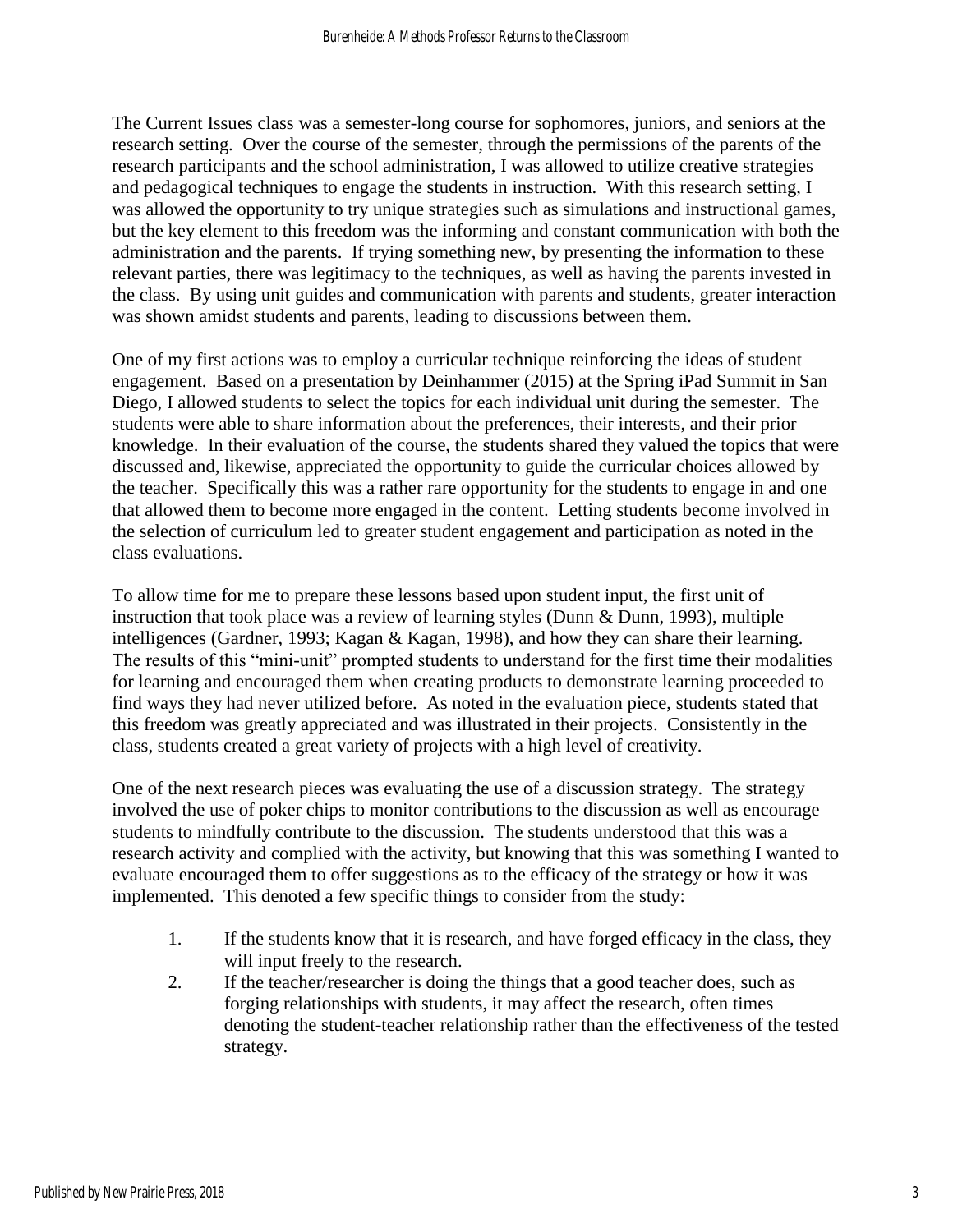Another pedagogical approach utilized over the experience was the use of the Current Events Game. This weekly event in the class involved the use of a commercial product, Current Events Weekly, which was a set of questions in eight different categories regarding events that took place over the year. I treated it as a cumulative game, switching teams each session and appointing the ultimate champion each semester. The winner for the semester received cookies that were shared with the entire class at the conclusion of the semester class. What was interesting was the increase in the number of points earned by students as the semester went along. The total class points steadily increased through the first half of each semester and remained steady throughout the second half of the semester. In looking at this development, it became evident that students began paying more attention to the news in relation to the class, but as several students indicated, they wanted to do better for the Weekly Current Events Game.

This study took place over two years time and involved the teaching of the semester long course four times. Each semester the concept was the same, but the content was different based upon the solicitation of topics from the students. Consistent themes throughout the classes were the understanding of economics (which was not offered at the school), the 2016 election and subsequent first 100 days of Donald Trump, military conflicts around the world, and the development of Russian-United States relations. Given the opportunity to have a say in what they wanted to study, high school students do have the desire to learn about significant social studies topics; it is merely if the current curricula in place provide the opportunity to discuss them.

### **Conclusion**

In reviewing the entire experience, there are three distinct takeaways from this study: (1) the school benefitted from my presence as a researcher; (2) I benefitted from the experience; and (3) the use and review of PPTs lends itself well to rejuvenating teaching methods.

The school benefitted from my presence as a researcher through several means. The first and most obvious is that the school was able to utilize free manpower to offer an elective for students who are interested in the field of social studies where there is dearth of offerings. Furthermore, the experience enhanced the relationship between the university and school. I already held a developed relationship with the school through internships, offering professional development, roles in the community as a youth sports coach and public address announcer at sporting events, and served as a local church educator. But having me in a position with the school allowed for a formal relationship to develop. I could serve as a liaison between the various student teachers the school had, as I was there on a consistent basis. This relationship between me as a professor and the school established a conduit where the school had a pipeline to the university. An additional benefit was the opportunity for collaboration among me, my college students, and the students and faculty of the university. A new colleague of mine at the high school asked if the college students under my tutelage could serve as student judges for a career interview activity. This collaboration was a boon for both parties and could lead to greater relationships and partnerships between the students of the College of Education and local schools.

I gained quite a bit as well from the experience. To be able to teach the methods course in conjunction with the experience in the high school was extremely beneficial. At various times, I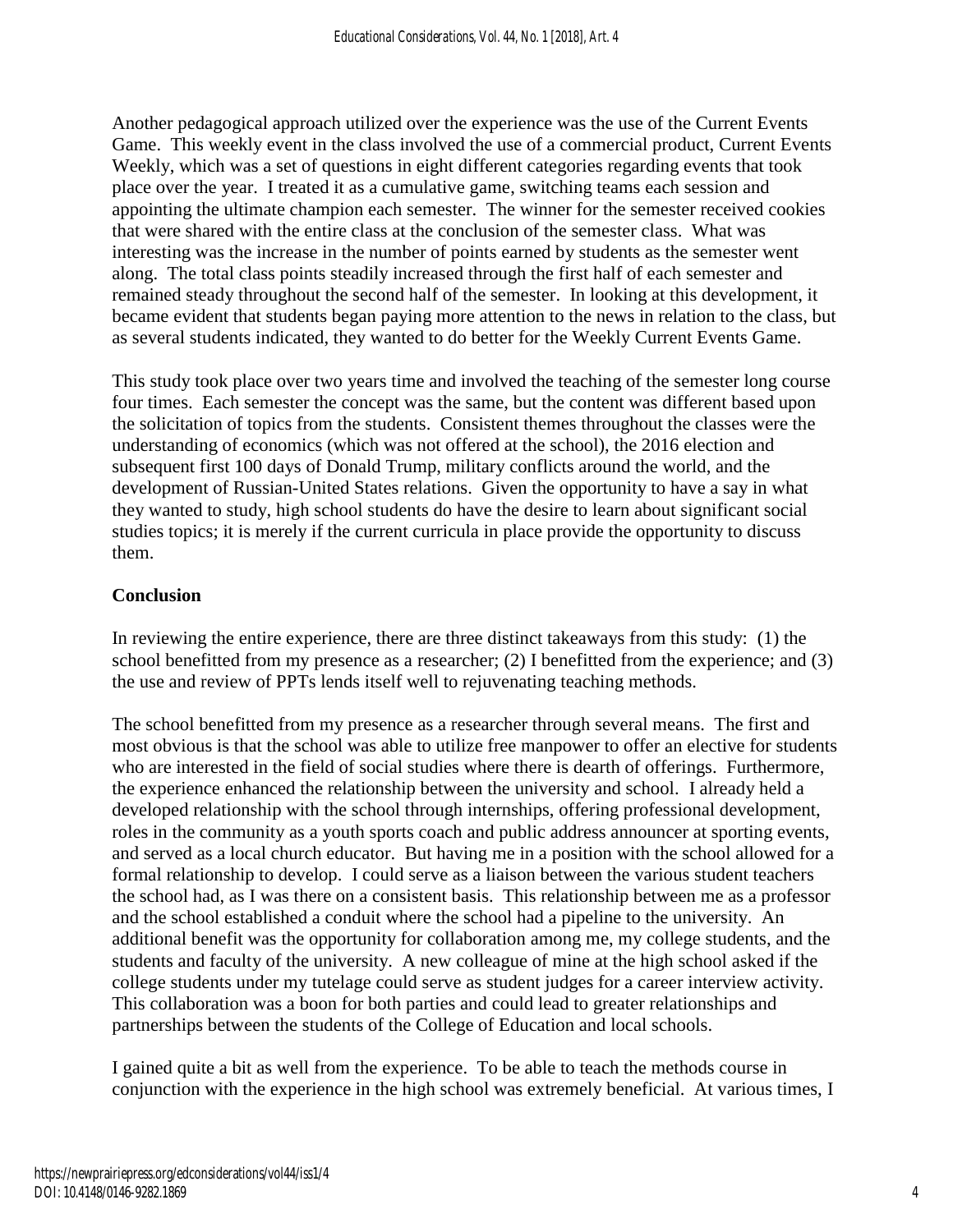was able to bring my university students into the secondary classroom and see first-hand what is done in a veteran teacher's classroom beyond their field experience. Additionally, the use of field stories I encountered gave additional merit to my instruction as a methods professor to the pre-service teachers. By using the experience to reflect upon the efficacy of my own PPTs of teaching, the content of my methods course gained some validity when these theories were corroborated with what worked in my secondary school setting. The expanded relationship between the school and me leads to additional opportunities to develop further research, possible internship opportunities, and collaborative activities between the two entities.

Finally, the rejuvenation that occurred for all parties was plentiful. My experience was positive and provided an escape as someone who thoroughly enjoys working with youth in formal educational and informal settings. The time-consuming the experience was well worth it in terms of content for my college students. This experience was so beneficial that after a year of catching up with work within the college, the school district and I will resume the setting for two more years. The "new" high school colleagues who worked with me sustained a bit of rejuvenation with new energy and activities taking place just down from the classrooms they had been in for several years. The students at the high school were able to engage in new content and new ways of learning. Their excitement was palpable, especially when I utilized new strategies and research projects outside the normal realm they had participated in during their high school education. Emboldened by this experience, I will spend the current year writing about the novel strategies and ideas that presented during the two-year experience before returning to the school to serve another two-year experience in the secondary classroom conducting research and teaching to benefit students at this local school, my college of education, and myself.

#### **References**

- Bloom, J.L., & He, Y. (2013, March). Theoretical reflections: Personal practical theory. *Academic Advising Today*, *36*(1). Retrieved from https://www.nacada.ksu.edu/Resources/Academic-Advising-Today/View-Articles/Theoretical-Reflections-Personal-Practical-Theory.aspx
- Bogdan, R. C., & Kilken S. K. (2003). *Qualitative research for education: An introduction to theories and methods.* Boston: Allyn & Bacon.
- Chant, R. H., Heafner, T., & Bennett, K. R. (2004). Connecting personal theorizing and action research in preservice teacher development. *Teacher Education Quarterly (31),* 25-42.
- Christenbury, L., & Lindblom, K. (2006). *Making the journey, third edition: Being and become a teacher of English language arts.* Portsmouth, NH: Heinemann.
- Cornett, J. W. (1990). Teacher thinking about curriculum and instruction: A case study of a secondary social studies teacher. *Theory and Research in Social Education, 18,* 248-273.
- Cornett, J. W., Yeotis, C., & Terwilliger, L. (1990). Teacher personal practice theories and their influences upon teacher curricular and instructional actions: A case study of a secondary science teacher. *Science Education, 74*, 517-529.
- Cornett, J. W., Elliot, J. J., Chant, R., & Stern, B. (1994). Creating partnerships and building a reflective community: The role of personal theorizing and action research. In E. Wayne Ross (Ed.), *Reflective practice in social studies, National Council for the Social Studies Bulletin 88* (pp. 77-84). Washington, DC: The National Council for the Social Studies.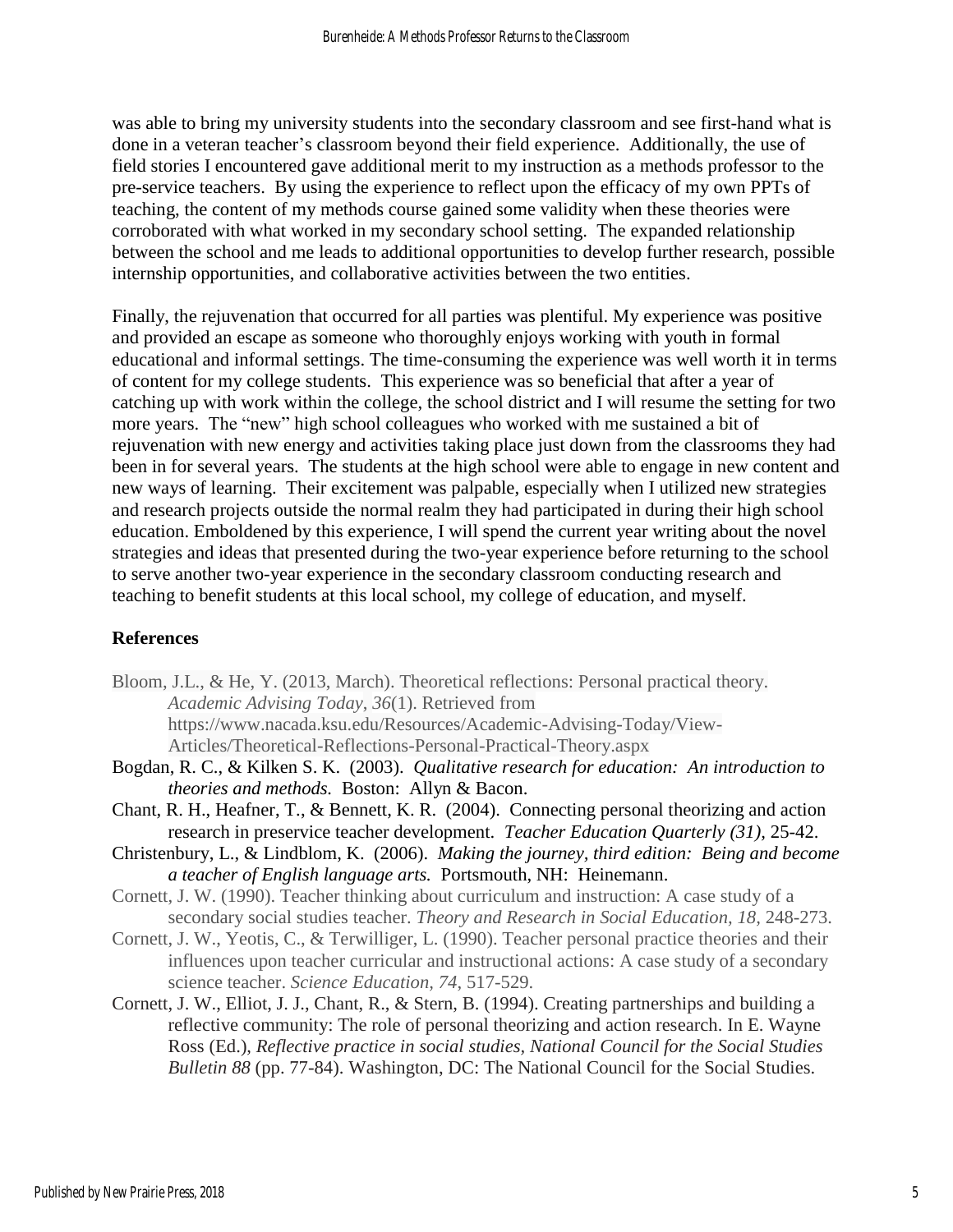- Creswell, J. W. (1998). *Qualitative inquiry and research design: Choosing among five traditions.* Thousand Oaks, CA: Sage Publications.
- Deinhammer, J. (2015, February). *Design-engage-connect*. Paper presented at the edtechteacher iPad summit, San Diego, CA.
- Dunn, R., & Dunn, K. (1993). *Teaching secondary students through their individual learning styles: Practical approaches for grades 7-12.* Boston, MA: Allyn and Bacon.
- Gardner, H. (1993). *Frames of mind: The theory of multiple intelligences.* (2<sup>nd</sup> Ed.). New York, NY: Basic Books.
- Kagan, S., & Kagan, M. (1998). *Multiple intelligences: The complete MI book*. San Clemente, CA: Kagan Cooperative Learning.
- Levin, B. B., & He, Y. (2008). Investigating the content and sources of preservice teachers' personal practical theories (PPTs). *Journal of Teacher Education. 59*(1), 55-68.

#### **Appendix A: Key References to My Personal and Practical Theories**

- 1. Sound fundamental strategies applicable to all situations
- 2. Sound classroom management strategies
- 3. Engaging content specific strategies
- 4. Developed relationship with students

Clandinin, D. J. (1986). *Classroom practice*. London: Falmer.

- Deinhammer, J. (2015, February). *Design-engage-connect*. Paper presented at the edtechteacher iPad summit, San Diego, CA.
- Dunn, R., & Dunn, K. (1993). *Teaching secondary students through their individual learning styles: Practical approaches for grades 7-12.* Boston, MA: Allyn and Bacon.
- Gardner, H. (1993). *Frames of mind: The theory of multiple intelligences.* (2<sup>nd</sup> Ed.). New York, NY: Basic Books.
- Kagan, S. (1995). *Cooperative learning*. San Juan Capistrano, CA: Kagan Cooperative Learning.
- Kagan, S., & Kagan, M. (1998). *Multiple intelligences: The complete MI book*. San Clemente, CA: Kagan Cooperative Learning.
- Kolb, D. A. (1984). *Experiential learning: Experience as the source of learning and development*. Englewood Cliffs, NJ: Prentice-Hall.
- Marzano R. J., Gaddy, B., & Dean, C. (2000). *What works in classroom instruction*. Aurora, CO: McRel.

Tomlinson, C. A. (1999). *The differntiated classroom: responding to the needs of all learners.*  Alexandria, VA: Association for Supervision and Curriculum Development.

- Wong, H. K., Wong, R. T., & Seroyer, C. (2009). *The first days of school: How to be an effective teacher.* Mountain View, CA: Harry K. Wong Publications.
- Wormeli, R. (2007). *Differentiation: From planning to practice grades 6-12.* Portland, ME: Stenhouse.
- Wormeli, R. (2006). *Fair isn't always equal: Assesing and grading in the differentiated classroom.* Portland, ME: Stenhouse.
- Zike, D. (1997). *Dinah Zike's big book of projects: How to design, develop, and make projects, from kindergarten through college.* San Antonio, TX: dinah-might activities, inc.
- Zike, D. (1997). *Dinah Zike's classroom organization: It can be done, K-6*. San Antonio, TX: